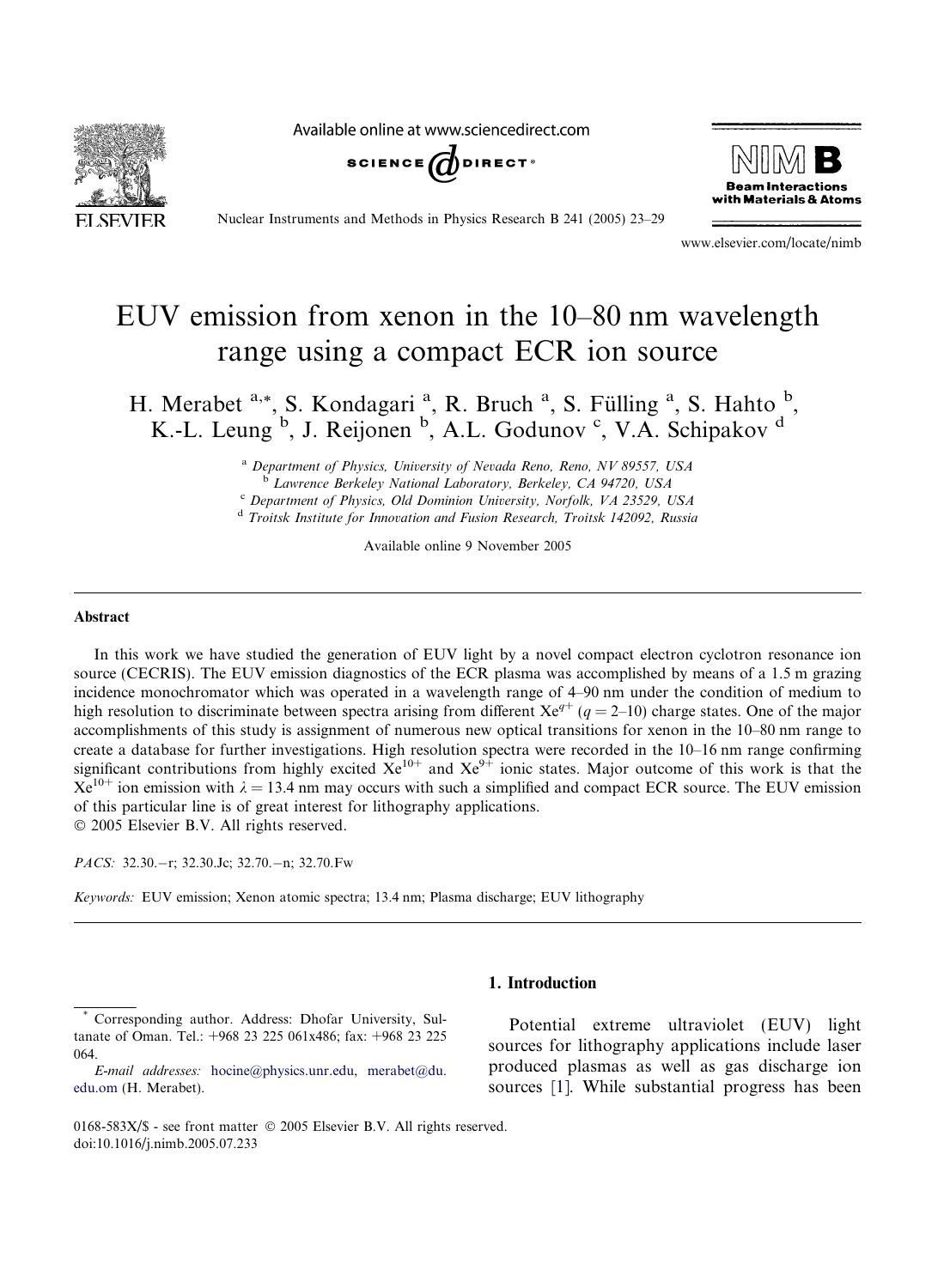made in the field of EUV spectrometry, there is still a strong need for new concepts for stable, efficient gas discharge based sources such as compact electron cyclotron resonance ion sources (CECRs) [\[2\].](#page-6-0)

Lithography in the EUV range further extends optical lithography by using wavelength in the range of about 11–14 nm to shrink the size of printed features for integrated circuits manufacturing. These EUV systems currently under development utilize a wavelength of about 13.4 nm (13.4 nm roadmap). The reduced wavelength introduces several demanding challenges like (i) materials are strongly absorbent in the EUV region, (ii) systems require vacuum operation and (iii) EUV optical devices generally incorporate effective reflective surfaces based on multi-mirror technology [\[4\].](#page-6-0) Therefore EUV lithography (EUVL) requires technology advancement in the field of light source efficiency, mirror reflectivity, light source power, spectral purity, lifetime and stability [\[3\]](#page-6-0).

To obtain reasonable intensities of highly charged xenon ions, a compact microwave plasma source was designed and developed by Leung et al. [\[4\]](#page-6-0) at the Lawrence Berkeley National Laboratory (LBNL). The ECR plasma heating is accomplished using a 6.4 GHz microwave system, where a magnetic filed of 2.2 kG couples the microwaves efficiently to the plasma environment. This simplified CECR ion source employs a simple permanent magnetic ring structure to produce a dipole field. Xenon gas is of particular interest for the production of EUV light because it is inert and does not chemically react with other materials, which is highly desirable in the semiconductor industry. In this work we have measured and identified numerous new EUV radiative lines arising from xenon ions from charge state  $q = 1-10$ .

### 2. Results and discussion

In this study the EUV emission of the ECR plasma has been measured by a 1.5 m grazing incidence monochromator under the condition of medium and high wavelength resolution. The photons emitted in the source chamber enter a 500 mm long with 4 mm inner diameter glass capillary before passing through an entrance slit with a

varying width  $(5 \mu m)$  to 3 mm), depending of the desired resolution to be achieved. Then they strike a reflection grating at an angle of incidence of 88°. The 1.5 m radius concave grating with 600 grooves/mm and a blaze angle of  $5^{\circ}$  is positioned on a Rowland circle mounting. In this configuration the spectrometer covers a wavelength range of 4–90 nm. After reflection the photons pass through an exit slit also of a varying in width  $(5 \mu m)$  to 3 mm) where they are then detected by a channeltron detector. With both slits set at  $100 \mu m$ , a resolution of 0.1 nm at wavelength of about 30 nm is obtained, corresponding to a spectral resolution of  $(\lambda/\Delta\lambda) \approx 304$ . A PC controlled data acquisition system has been used to operate the apparatus and to record the data. A complete description of this experimental setup is given by Bruch and co-workers [\[5–7\]](#page-6-0).

The emission spectra of Xe ions (from  $Xe^+$  to  $Xe^{10+}$ ) have been calculated for the wavelength interval  $\lambda = 10-22$  nm. The calculations have been carried out within relativistic Hartree–Fock (HF) approximation [\[8\]](#page-6-0). From 25 to 38 configurations including the ground state and single excited states were taken into account in the configuration interaction calculations for the each ion. Results of calculations have a good agreement with available experimental and theoretical data (see [Table 1](#page-2-0)) [\[9,10\].](#page-6-0) Generally speaking for  $Xe^{1+}$  to  $Xe^{5+}$  configurations with 4d shell (4d<sup>9</sup>) are important for  $\mathrm{Xe}^{6+}$ and  $Xe^{7+}$  ions configurations with 4d and 5snl or nl should play a major role. Moreover for  $Xe^{8+}$ –  $Xe^{10+}$  ions configurations with unfilled 4d shell have to be considered for the interpretation of the experimental data. Comparison of these theoretical results with experiment and previous work is shown in [Table 1](#page-2-0) for the 10–16 nm range. The HF theoretical results are given for initial and final configurations only. The detailed results will be presented elsewhere [\[11\].](#page-6-0)

[Fig. 1\(](#page-5-0)a) illustrates a medium resolution xenon spectrum in the wavelength range 10–16 nm. Exhibited spectral peaks are labeled 1–28. A preliminary classification of this spectrum is summarized in [Table 1](#page-2-0). The dominating xenon lines are attributed to  $Xe^{7+}$ ,  $Xe^{8+}$ ,  $Xe^{9+}$  and/or  $Xe^{10+}$ . In addition, we have assigned some  $O^{3+}$ ,  $O^{4+}$ ,  $O^{5+}$ due to residual oxygen gas. In addition we have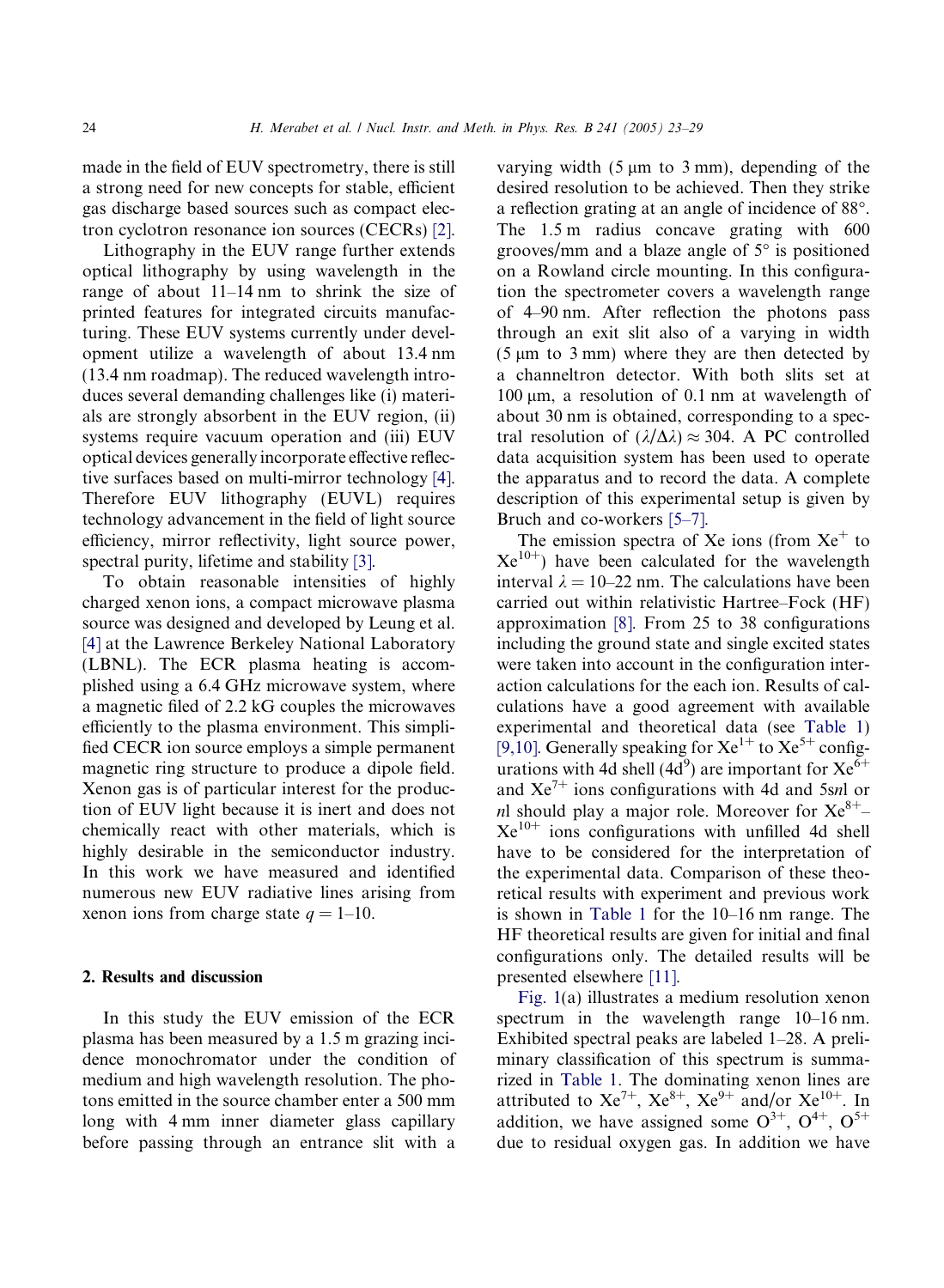<span id="page-2-0"></span>Table 1

Line identification for the xenon background subtracted spectrum in the wavelength range 10–16 nm and comparison with theoretical predictions

| Peak<br>number | Relative<br>intensity | Wavelength<br>(nm) (this work) | Wavelength<br>(nm) literature        | Wavelength (nm)<br>HF (this work) | State                                                                                                                                                      | Line identification                                                                                                                                                              | $\mathbf{J}\!-\!\mathbf{J}$               |
|----------------|-----------------------|--------------------------------|--------------------------------------|-----------------------------------|------------------------------------------------------------------------------------------------------------------------------------------------------------|----------------------------------------------------------------------------------------------------------------------------------------------------------------------------------|-------------------------------------------|
| $\mathbf{1}$   | 13.33                 | 10.15                          | 10.07                                | 10.0729                           | Xe IX <sup>a</sup><br>Xe VII <sup>g</sup>                                                                                                                  | $(4d^{10})^1S-(4d^95f)^3P$<br>$4d^{9}5s^{2}6f-5s^{2}$                                                                                                                            | $0 - 1$                                   |
| 2              | 19.38                 | 10.283                         | 10.282<br>10.381                     | 10.3328                           | Xe IX <sup>a</sup><br>Xe IX <sup>a</sup><br>Xe IX <sup>g</sup>                                                                                             | $(4d^{10})^1S-(4d^96p)^1P$<br>$(4d^{10})^1S-(4d^96p)^3P$<br>$4d^{9}6p-4d^{10}$                                                                                                   | $0 - 1$<br>$0 - 1$                        |
| 3              | 40.88                 | 10.716                         | 10.724                               |                                   | $\mathrm{Xe}\ \mathrm{XI}^\mathrm{c}$                                                                                                                      | $(4d^8)^3F-(4d^95p)$                                                                                                                                                             | $3 - 2$                                   |
| 4              | 31.13                 | 10.850                         | 10.847<br>10.857                     | 10.8807                           | Xe XI <sup>c</sup><br>$\rm Xe~XI^c$<br>$XE$ $XIg$                                                                                                          | $(4d^8)^1G-(4d^95p)$<br>$(4d^{8})^{3}P-(4d^{9}5p)$<br>$4d^95p6f-5p$                                                                                                              | $4 - 3$<br>$2 - 2$                        |
| 5              | 30.13                 | 10.952                         | 10.940<br>10.948                     |                                   | Xe XI <sup>c</sup>                                                                                                                                         | $(4d^{8})^{1}D-(4d^{9}5p)$<br>$(4d^{8})^{3}P-(4d^{9}5p)$                                                                                                                         | $2 - 2$<br>$1 - 2$                        |
| 6              | 17.85                 | 11.112                         | 11.113<br>11.126<br>11.129<br>11.139 | 11.1668                           | Xe XI <sup>c</sup><br>Xe XI <sup>c</sup><br>Xe XI <sup>c</sup><br>Xe XI <sup>c</sup><br>Xe VII                                                             | $(4d^{8})^{3}F-(4d^{7}4f)$<br>$(4d^8)^3F-(4d^74f)$<br>$(4d^8)^3P-(4d^74f)$<br>$(4d^8)^1G-(4d^74f)$<br>$4d^95s^25f-5s^2$                                                          | $3 - 3$<br>$3 - 2$<br>$1 - 1$<br>$4 - 5$  |
| 7              | 39.87                 | 11.520                         | 11.563<br>11.566                     |                                   | Xe X <sup>b</sup>                                                                                                                                          | $(4d^{9})^{2}D-(4d^{8}4f)$<br>$(4d^{9})^{2}D-(4d^{8}4f)$                                                                                                                         | $3/2 - 3/2$<br>$5/2 - 5/2$                |
| 8              | 26.97                 | 11.840                         | 11.828                               | 11.8284<br>11.8398<br>11.8962     | Xe XI <sup>c</sup><br>Xe IV <sup>g</sup><br>Xe VI <sup>g</sup><br>Xe VII <sup>g</sup>                                                                      | $(4d^8)^3F-(4d^74f)$<br>$4d^{9}5p^{2}6f-5p^{2}$<br>$4d^95p5f-5p$<br>$4d^{9}5s^{2}6p-5s^{2}$                                                                                      | $4 - 3$                                   |
| 9              | 39.92                 | 12.146                         | 12.013                               |                                   | Xe IX <sup>a</sup>                                                                                                                                         | $(4d^{10})^1S-(4d^96p)^1P$                                                                                                                                                       | $0 - 1$                                   |
| 10             | 34.43                 | 12.350                         | 12.3242<br>12.3243<br>12.346         |                                   | Xe VII <sup>d</sup><br>Xe VIII <sup>e</sup><br>Xe VIII <sup>e</sup>                                                                                        | $(5s^2)^1S-(d4f)^1P$<br>$(4d^{10}5s)^2S-(4d^95s4f)^2P^0$<br>$(4d^{10}5s)^2S-(4d^95s4f)^2P^0$                                                                                     | $0 - 1$<br>$1/2 - 1/2$<br>$1/2 - 3/2$     |
| 11             | 29.75                 | 13.004                         | 13.04<br>13.03<br>12.987             | 12.9598                           | $N V^f$<br>N VI <sup>f</sup><br>O VI <sup>f</sup><br>XE IV <sup>g</sup>                                                                                    | $(2s)^{2}S-(11p)^{2}P^{0}$<br>$(2s)^{2}S-(11p)^{2}P^{0}$<br>$(1s^22p)^2P^0-(1s^24d)^2D$<br>$4d^{9}5p^{3}6f-5p^{3}$                                                               | $1/2 - 3/2$<br>$1/2 - 3/2$<br>$3/2 - 5/2$ |
| 12             | 29.37                 | 13.150                         | 13.152<br>13.163<br>13.173           | 13.1950<br>13.1968<br>13.1995     | Xe XI <sup>c</sup><br>Xe XI <sup>c</sup><br>Xe XI <sup>c</sup><br>$\mathrm{Xe}\ \mathrm{XI}^\mathrm{g}$<br>Xe X <sup>g</sup><br>Xe $\mathbf{X}^{\text{g}}$ | $(4d^8)^1G-(4d^75p)$<br>$(4d^8)^1G-(4d^75p)$<br>$(4d^8)^1G-(4d^75p)$<br>$4p^54d^9 - 4d^8$<br>$4p^54d^{10}-4d^9$<br>$4p^54d^95g-4d^85g$                                           | $4 - 3$<br>$2 - 2$<br>$4 - 5$             |
| 13             | 27.86                 | 13.281                         | 13.298                               | 13.2773<br>13.2829<br>13.2830     | Xe XI <sup>c</sup><br>Xe III <sup>g</sup><br>Xe Vg<br>Xe III <sup>g</sup><br>Xe IV <sup>g</sup>                                                            | $(4d^{8})^{3}P-(4d^{7}5p)$<br>$(4d^8)^3P-(4d^75p)$<br>4d <sup>9</sup> 5p <sup>3</sup> -4p <sup>5</sup> 5p <sup>3</sup><br>$4p^55p^45g-4d^95p^45g$<br>$4d^{9}5p^{4}-4p^{5}5p^{4}$ | $1 - 2$<br>$1 - 2$                        |

(continued on next page)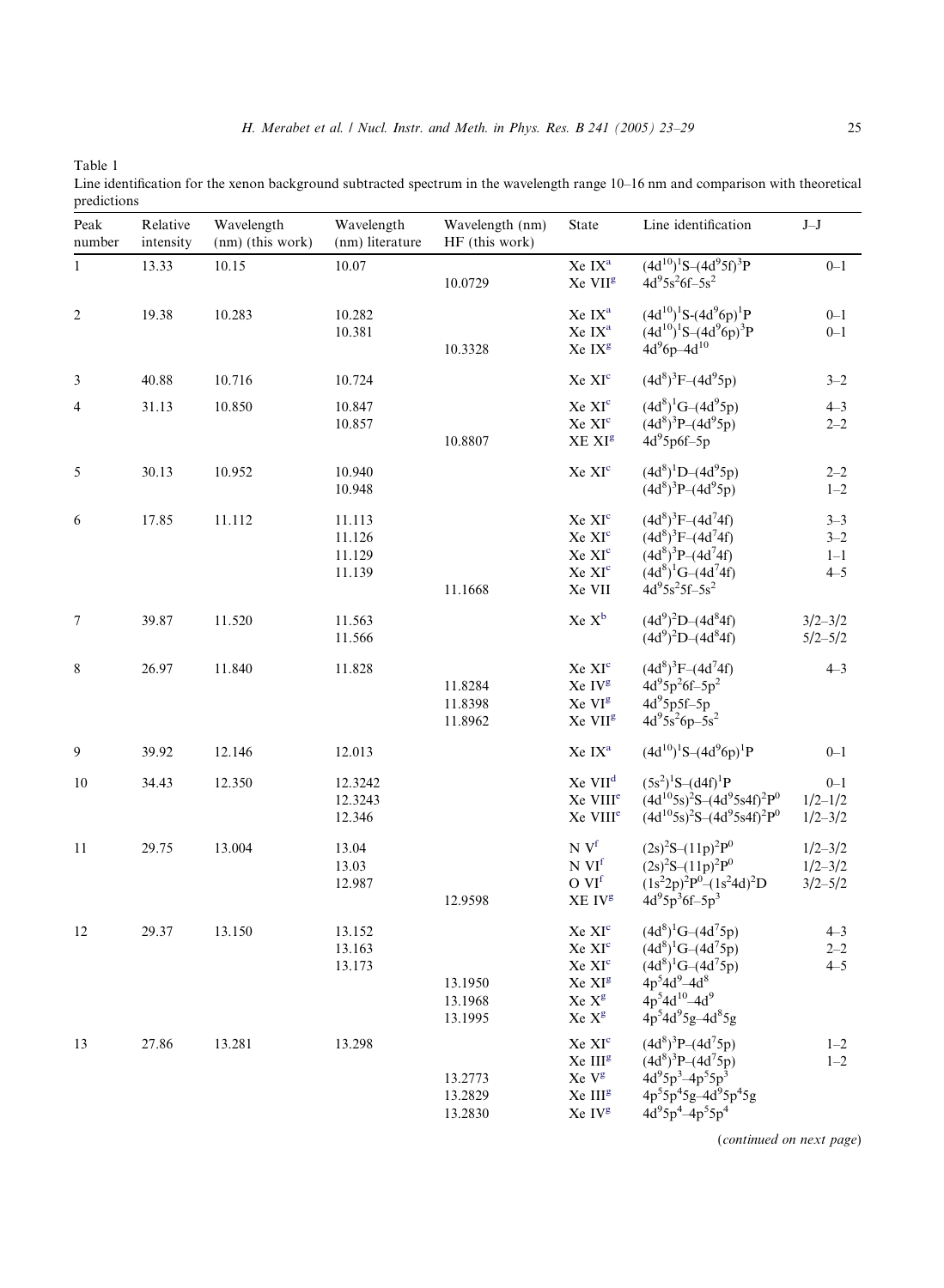Table 1 (continued)

| Peak<br>number | Relative<br>intensity | Wavelength<br>(nm) (this work) | Wavelength<br>(nm) literature                  | Wavelength (nm)<br>HF (this work)        | State                                                                                                                                                                                              | Line identification                                                                                                                                                                                                                                        | $J-J$                                                       |
|----------------|-----------------------|--------------------------------|------------------------------------------------|------------------------------------------|----------------------------------------------------------------------------------------------------------------------------------------------------------------------------------------------------|------------------------------------------------------------------------------------------------------------------------------------------------------------------------------------------------------------------------------------------------------------|-------------------------------------------------------------|
| 14             | 23.89                 | 13.396                         | 13.404<br>13.409<br>13.412<br>13.387<br>13.399 | 13.3724<br>13.3726                       | Xe XI <sup>c</sup><br>Xe XI <sup>c</sup><br>N VII <sup>c</sup><br>$N V^f$<br>Xe XI <sup>f</sup><br>Xe VII <sup>g</sup><br>Xe Vg                                                                    | $(4d^8)^3F-(4d^75p)$<br>$(4d^8)^1D-(4d^75p)$<br>$(4d^{8})^{3}F-(4d^{7}4f)$<br>$(2p)^{2}P^{0}-(3d)^{2}D$<br>$(2s)^{2}S-(8p)^{2}P^{0}$<br>4d <sup>9</sup> 4f 5s <sup>2</sup> -4p <sup>5</sup> 4f 5s <sup>2</sup><br>4d <sup>9</sup> 4f $5p^2-4p^54f5p^2$     | $3 - 3$<br>$2 - 3$<br>$4 - 3$<br>$3/2 - 5/2$<br>$1/2 - 3/2$ |
| 15             | 22.72                 | 13.489                         | 13.492<br>13.498<br>13.507<br>13.510<br>13.515 | 13.3740<br>13.4436<br>13.4824<br>13.5247 | Xe VI <sup>g</sup><br>Xe XI <sup>c</sup><br>Xe XI <sup>c</sup><br>Xe XI <sup>c</sup><br>Xe XI <sup>c</sup><br>Xe XI <sup>c</sup><br>Xe XI <sup>g</sup><br>Xe XI <sup>g</sup><br>Xe XI <sup>g</sup> | 4d <sup>9</sup> 4f 5p-4p <sup>5</sup> 4f5p<br>$(4d^8)^1D-(4d^75p)$<br>$(4d^8)^3F-(4d^75p)$<br>$(4d^8)^3F-(4d^75p)$<br>$(4d^8)^3P-(4d^75p)$<br>$(4d^8)^3F-(4d^75p)$<br>4s $4d^85p-4s$ $4d^9$<br>4s 4d <sup>8</sup> 4f-4s 4d <sup>9</sup><br>$4d^75p - 4d^8$ | $2 - 1$<br>$3 - 4$<br>$4 - 5$<br>$2 - 3$<br>$3 - 4$         |
| 16             | 20.62                 | 13.689                         | 13.691                                         | 13.6301                                  | $\mathbf{X}$ $\mathbf{X}\mathbf{I}^{\text{c}}$<br>Xe Vg                                                                                                                                            | $(4d^8)^1D-(4d^75p)$<br>$4d^{9}5p^{2}$ 6p-5p <sup>2</sup>                                                                                                                                                                                                  | $1 - 3$                                                     |
| 17             | 22.63                 | 13.804                         | 13.802<br>13.805<br>13.811                     | 13.7516<br>13.8508                       | O V <sup>f</sup><br>O V <sup>f</sup><br>O V <sup>f</sup><br>Xe X <sup>g</sup><br>Xe X <sup>g</sup>                                                                                                 | $(2s2p)^3P^0-(2s5d)^3D$<br>$(2s2p)^3P^0-(2s5d)^3D$<br>$(2s2p)^3P^0-(2s5d)^3D$<br>$4d^8$ $4f-4d^9$<br>4s 4d <sup>9</sup> 4f-4s 4d <sup>10</sup>                                                                                                             |                                                             |
| 18             | 25.65                 | 13.921                         | 13.917<br>13.902                               | 13.9100                                  | Xe XI <sup>c</sup><br>$O V^f$<br>Xe Xg                                                                                                                                                             | $(4d^8)^1G-(4d^75p)$<br>$(2s^2)^1S-(2p(^3P^0_{3/2})3d)^1P^0$<br>$4p^54d^{10}-4p^54d^{9}$ 4f                                                                                                                                                                | $1 - 5$<br>$0 - 1$                                          |
| 19             | 23.59                 | 14.094                         | 14.103<br>14.109                               |                                          | Xe X <sup>b</sup><br>Xe X <sup>b</sup>                                                                                                                                                             | $(4d^{9})^{2}D-(4d^{8}4f)$<br>$(4d^{9})^{2}D-(4d^{8}4f)$                                                                                                                                                                                                   | $3/2 - 1/2$<br>$5/2 - 7/2$                                  |
| 20             | 20.22                 | 14.196                         | 14.212                                         | 14.2298                                  | O V <sup>f</sup><br>Xe IX <sup>g</sup>                                                                                                                                                             | $(2s2p)^1P^0-(2s7d)^1D$<br>$4d^{9}$ 4f-4d <sup>10</sup>                                                                                                                                                                                                    | $1 - 2$                                                     |
| 21             | 10.56                 | 14.459                         | 14.361<br>14.465<br>14.477<br>14.454           | 14.3982                                  | Xe IX <sup>a</sup><br>$Xe X^b$<br>Xe X <sup>b</sup><br>O VIII <sup>f</sup><br>Xe VIII <sup>g</sup>                                                                                                 | $(4d^{10})^1S-(4d^94f)^3D$<br>$(4d^{9})^{2}D-(4d^{8}5p)$<br>$(4d^{9})^{2}D-(4d^{8}5p)$<br>$(3d)^{2}D-(9f)^{2}F^{0}$<br>$4d^{9}$ 4f 5s-5s                                                                                                                   | $0 - 1$<br>$5/2 - 3/2$<br>$5/2 - 5/2$<br>$5/2 - 7/2$        |
| 22             | 12.47                 | 14.619                         | 14.610<br>14.614                               | 14.5827<br>14.6634                       | Xe X <sup>b</sup><br>Xe X <sup>b</sup><br>Xe VII <sup>g</sup><br>Xe IV <sup>g</sup>                                                                                                                | $(4d^{9})^{2}D-(4d^{8}4f)$<br>$(4d^{9})^{2}D-(4d^{8}5p)$<br>$4d^{9}$ 4f $5s^{2}-5s^{2}$<br>$4d^{9}5p^{3}$ 6p-5p <sup>3</sup>                                                                                                                               | $3/2 - 5/2$<br>$5/2 - 7/2$                                  |
| 23             | 12.22                 | 14.71                          | 14.700<br>14.692                               | 14.7326<br>14.7488                       | Xe X <sup>b</sup><br>$\rm O\ V^f$<br>Xe III <sup>g</sup><br>Xe VI <sup>g</sup>                                                                                                                     | $(4d^{9})^{2}D-(4d^{8}5p)$<br>$\begin{array}{l} (2s2p^2)^2\grave{P}^0 - (2p(^2P^0_{3/2})4p)^1S \\ 4d^95p^45f-5p4 \end{array}$<br>$4d^{9}$ 4f $5p-5p$                                                                                                       | $3/2 - 3/2$<br>$1 - 0$                                      |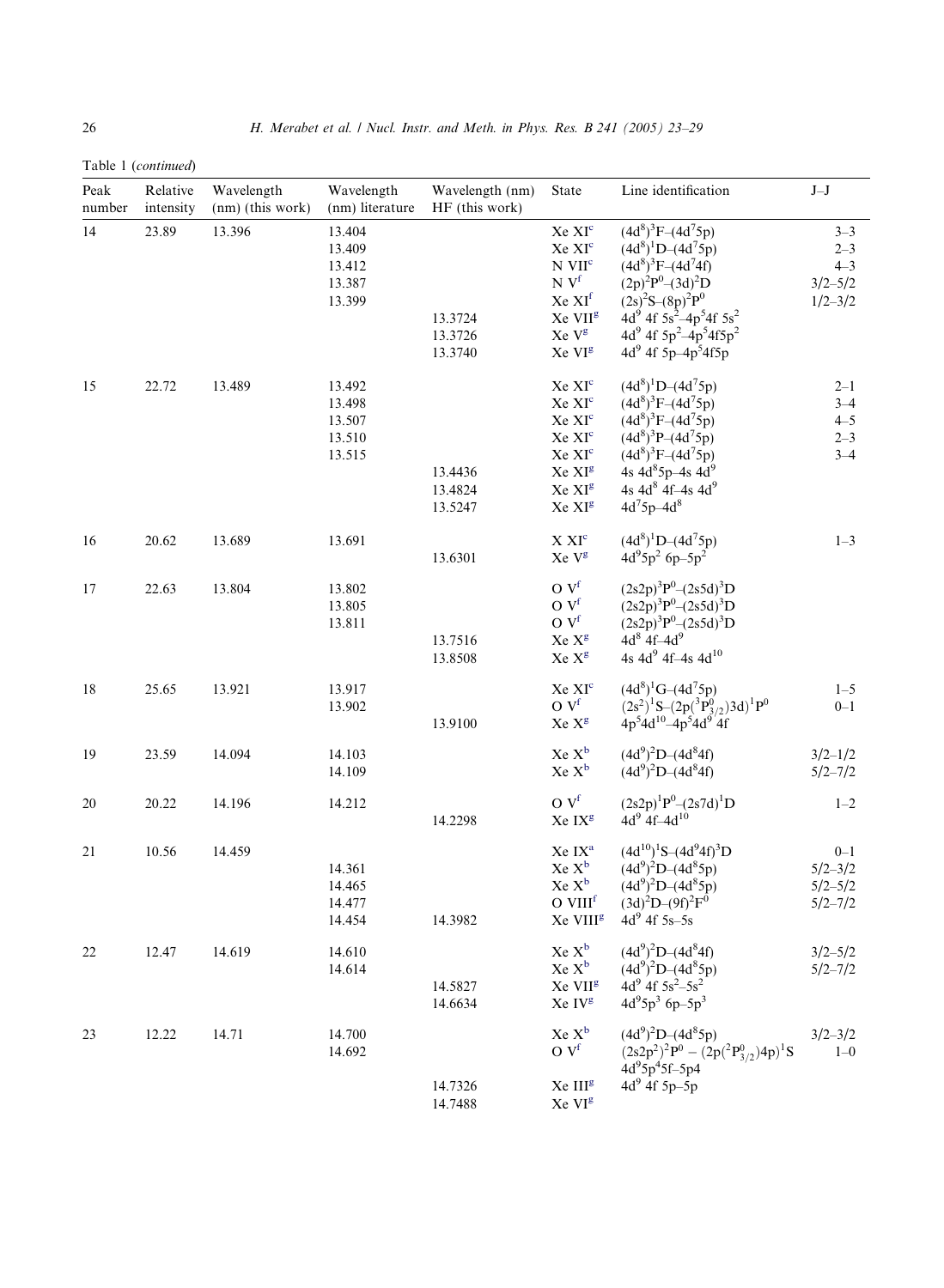<span id="page-4-0"></span>Table 1 (continued)

| Peak<br>number      | Relative<br>intensity | Wavelength<br>$(nm)$ (this work) | Wavelength<br>(nm) literature        | Wavelength (nm)<br>$HF$ (this work) | <b>State</b>                                                                                                      | Line identification                                                                                                                                                                   | $J-J$                                                               |
|---------------------|-----------------------|----------------------------------|--------------------------------------|-------------------------------------|-------------------------------------------------------------------------------------------------------------------|---------------------------------------------------------------------------------------------------------------------------------------------------------------------------------------|---------------------------------------------------------------------|
| 24                  | 14.44                 | 14.836                           | 14.833<br>14.835<br>14.832<br>14.838 | 14.8005<br>14.9083                  | Xe X <sup>b</sup><br>$Xe X^b$<br>N V <sup>f</sup><br>N V <sup>f</sup><br>Xe X <sup>g</sup><br>Xe X <sup>g</sup>   | $(4d^{9})^{2}D-(4d^{8}5p)$<br>$(4d^{9})^{2}D-(4d^{8}5p)$<br>$(2p)^{2}P^{0}-(9s)^{2}S$<br>$(2p)^{2}P^{0}-(9s)^{2}S$<br>4s 4d <sup>9</sup> 5p-4s 4d <sup>10</sup><br>$4d^85p-4d^9$      | $5/2 - 3/2$<br>$3/2 - 5/2$<br>$1/2 - 1/2$<br>$3/2 - 1/2$            |
| 25                  | 9.78                  | 14.997                           | 15.027<br>15.008<br>15.012<br>15.011 | 14.9314                             | Xe IX <sup>a</sup><br>$Xe X^b$<br>O VI <sup>f</sup><br>O VI <sup>f</sup><br>N V <sup>f</sup><br>Xe V <sup>g</sup> | $(4d^{10})^1S-(4d^94f)^3P$<br>$(4d^{9})^{2}D-(4d^{8}5p)$<br>$(1s^22s)^2S-(1s^23p)^2P^0$<br>$(1s^22s)^2S-(1s^23p)^2P^0$<br>$(2p)^{2}P^{0}-(8d)^{2}P$<br>4d <sup>9</sup> 4f $5p^2-5p^2$ | $0 - 1$<br>$3/2 - 3/2$<br>$1/2 - 3/2$<br>$1/2 - 1/2$<br>$1/2 - 3/2$ |
| 26                  | 21.64                 | 15.593                           | 15.591                               |                                     | O IV <sup>f</sup>                                                                                                 | $(2s2p^2)^4P-(2p^23p)^4D^0$                                                                                                                                                           | $5/2 - 7/2$                                                         |
| 27                  | 17.20                 | 15.797                           | 15.802<br>15.808                     | 15.8419                             | $N V^f$<br>N V <sup>f</sup><br>Xe III <sup>g</sup>                                                                | $(2p)P^{0}-(6d)^{2}D$<br>$(2p)P^{0}-(6d)^{2}D$<br>$4d^{9}5p^{4}6p-5p^{4}$                                                                                                             | $1/2 - 3/2$<br>$3/2 - 5/2$                                          |
| 28<br>$3 \times 11$ | 15.61                 | 15.95                            | 15.941<br>15.940                     |                                     | O V <sup>f</sup><br>Xe X <sup>b</sup>                                                                             | $(2p^2)^2P-(2p(^2P(^2P^0_{3/2})4d)^2D^0$<br>$(4d^{9})^{2}D-(4d^{8}5p)$                                                                                                                | $2 - 2$<br>$3/2 - 3/2$                                              |

<sup>a</sup> Callegari et al. [\[15\].](#page-6-0)<br><sup>b</sup> Churilov and Joshi [\[9\]](#page-6-0).

<sup>c</sup> Kooijman [\[10\].](#page-6-0)

<sup>d</sup> Churilov and Joshi [\[12\]](#page-6-0).

 $\degree$  Churilov and Joshi [\[14\]](#page-6-0).<br> $\degree$  Kelly [13].

 $E$  HF calculations (this work).

found also contributions from  $N^{4+}$ ,  $N^{5+}$  transitions due to the virtual leaks on the source. The dominant xenon lines arising from the excitation of  $Xe^{8+}$  ions stem from configurations (4d<sup>9</sup>nl) with  $n = 4$ , 5 and 6 decaying to the lower  $(4d^{10})^1S$  state. The major contributions from  $Xe^{9+}$  photon decays would result from (4d<sup>8</sup>nl) excited states with  $n = 4$ and 5 decaying to the  $(4d^9)^2D$  lower state. Another important finding is the excitation of  $Xe^{10+}$  ions due to  $(4d^7n)$  configurations with  $n = 4$  and 5 decaying to different lower states arising from  $(4d<sup>8</sup>)$  core. We further note that the most pronounced peak structure is centered at 10.716 nm may be attributed to  $(4d^8)^3F-(4d^95d)$  decay. Another strong line occurs at 11.52 nm and could be assigned to  $(4d^9)^2D-(4d^84f)$  fine structured transitions. The strongest contribution in the vicinity of 13.4 nm is the 13.396 nm peak which is dominated by  $Xe^{6+}$  (HF calculations, this work) and/or  $Xe^{10+}$  ionic states [\[12\].](#page-6-0) [Fig. 1](#page-5-0)(b) exhibits a

medium resolution section of xenon spectrum in the wavelength range of 16–22 nm. A resolution of about 270 was obtained for this spectrum using the 600 grooves/mm grating and about 23 lines were identified to originate form different ionization stages of Xe (Xe<sup>q+</sup>,  $q = 1$ , 10) in this wavelength region. These data are available and will be published in the near future elsewhere [\[11\].](#page-6-0)

We have also investigated the xenon spectrum in the higher wavelength region to gain more information about the different excitation and de-excitation processes. In [Fig. 2\(](#page-5-0)a) we have plotted a medium resolution xenon spectrum between 40– 60 nm. It has been observed that the spectrum is dominated by xenon ions, however, residual contribution from oxygen and nitrogen ions are also present. In particular we have found that the most dominant xenon line structures arise from a variety of ions such as  $Xe^{2+}$ ,  $Xe^{5+}Xe^{6+}$ ,  $Xe^{8+}$  and  $Xe^{9+}$ . Additional observed line structures could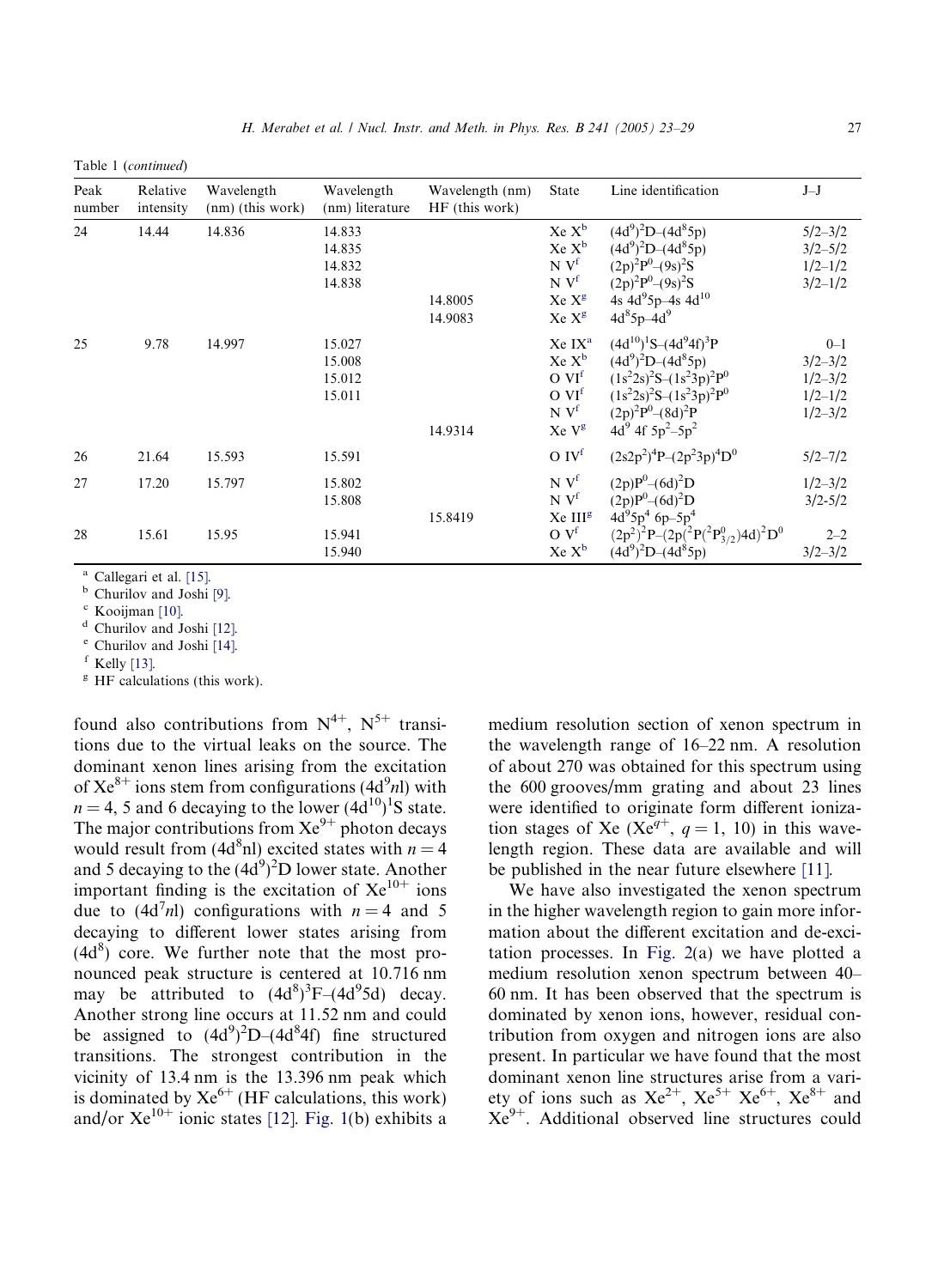<span id="page-5-0"></span>

Fig. 1. Medium resolution xenon EUV spectrum between (a) 10 and 16 nm, (b) 16 and 22 nm. Continuous background was subtracted.

be assigned to  $N^{4+}$ ,  $O^{2+}$ ,  $O^{3+}$  and  $O^{5+}$  fine structure transitions. Interesting features observed in this spectrum are radiative decays among  $(4d^9n)$ and  $(4d^9n)^{\prime}$  transitions for  $n = 5$ . Fig. 2(b) indicates the xenon spectral segment between 62 and 76 nm. This portion of the spectrum can be predominantly assigned to radiative transitions arising from  $Xe^{2+}$ ,  $Xe^{3+}$ ,  $Xe^{5+}$  and  $Xe^{6+}$  excited states. Moreover several peaks due to  $O^{2+}$ ,  $O^{4+}$ ,  $O^{7+}$ ,  $N^{4+}$ ,  $N^{6+}$  and  $N^{3+}$  have been identified. From the presented EUV data it is evident that the observed EUV xenon spectra are very rich and more detailed classification is presently under investigation.

In summary, we have presented a diagnostic of a novel compact electron cyclotron resonance ion source (CECRIS). Using EUV spectroscopy, we have identified numerous lines arising form  $Xe^{q^+}$  (q = 1–10) in the 10–80 nm wavelength range. Furthermore, we have carried out emission spectra of xenon ions ( $Xe^{+}$  to  $Xe^{10+}$ ) within a rel-



Fig. 2. Medium resolution xenon EUV spectrum between (a) 40 and 60 nm, (b) 60 and 80 nm. Continuous background was subtracted.

ativistic Hartree–Fock approximation. Results of calculations have a good agreement with our experiment as well as previous studies. Particular attention was devoted to the 13.4 nm roadmap region that has significant EUV lithography applications. We have shown in this study that the costeffective and extremely compact light source can produce highly charged xenon EUV radiation in the vicinity of the 13 nm region. However we have found that the intensity and brightness of this source should be improved to match up to the high power requirements of lithography applications.

## Acknowledgements

This project has been supported, in part, by Applied Photonics Worldwide (APW) Inc., Reno Nevada and the Nevada Business and Science Foundation (NBSF) Reno, Nevada. Dr. K.-L. Leung acknowledges support from International